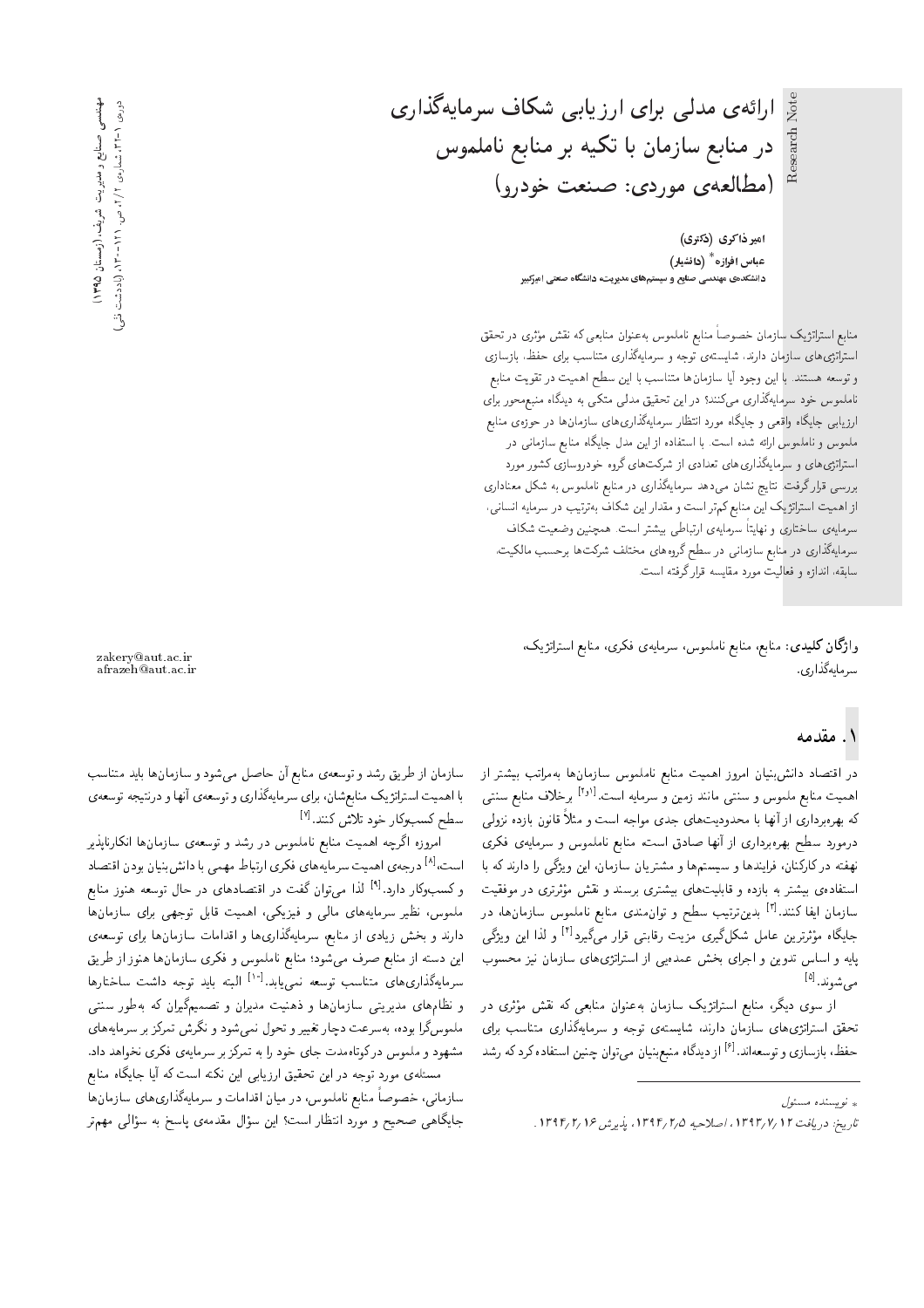است: «أيا رشد و توسعه ي منابع ناملموس سازمان ها همسان با اهميت شان مورد توجه قرار میگیرد؟» برای پاسخ به این مسئله نیازمند مدلی هستیم که امکان بررسی جایگاه مجموعهى منابع ملموس و ناملموس سازماني را در استراتژي هاي و سرمايهگذاري هاي سازمان مورد مطالعه فراهم کند. این مدل باید متکمی به دیدگاهمحوری متناسب به كسبوكار بوده و با رويكرد صحيح به شناسايي و دستهبندي طيف بسيار گستردهي منابع سازمانی بپردازد و نهایتا به آسانی و با حداقل دادهی مورد نیاز قابل بهکارگیری<br>اما میتوان است است است است است است است است کان در سطح سازمانهای مورد مطالعه باشد تا بتواند شکاف سرمایهگذاری در منابع سازمانی را ارزیابی کند. منظور از شکاف سرمایهگذاری در منابع سازمانی، اختلاف |حتمالی میان سرمایهگذاری مورد انتظار در رشد و توسعهی منابع با سطح فعلی سرمايەگذارى است.

در این تحقیق فرض وجود شکاف سرمایهگذاری در منابع در سطح پنج گروه اصلبی منابع (انسانبی، ساختاری، ارتباطی، مالبی و فیزیکهی) در نمونهی مورد مطالعه مورد بررسی قرار میگیرد. ارزیابی شکاف سرمایهگذاری در منابع در سطح تعدادی از سازمان های کشور که در حوزهی مدیریت دانش و مدیریت دارایی های ناملموس اقداماتی را آغاز کردهاند، تصویری از وضعیت اهمیت و پرداختن به توسعهی منابع ناملموس \_\_ به عنوان منابع کلیدی در اقتصاد دانش.محور \_\_ ارائه کرده و به ارزیابی فاصلهى نظرو عمل در زمينهى جايگاه استراتژيک منابع ناملموس کمک مىکند.

### ۲. مبانی نظری و پیشینهی تحقیق

<mark>در</mark> این تحقیق نیازمند انتخاب نگرشی مناسب به کسبوکار، و سپس تقسیم<sub>ا</sub>بندی جامع منابع سازماني هستيم تا بتوانيم ميزان اهميت استراتزيک منابع سازماني (سطح مورد انتظار از سرمایهگذاری در منابع) و سطح سرمایهگذاری فعلمی را در میان منابع بسنجیم. بههمین دلیل در ادامه با مروری بر نگرش منبع,بنیان و امتیازات آن، ضمن ارائهى تقسيمبندى مناسب از مجموعهى منابع سازمانى در قالب درخت منابع سازمانی، رویکرد ترکیبی و دستهیی در شناسایی منابع سازمانی تبیین میشود. به این ترتیب مبانی نظری تحقیق شامل دیدگاهمحوری، ساختار مناسب تفکیک منابع و رو یکرد شناسایی منابع تشریح میشود. سپس برای مرور پیشینهی تحقیق، مطالعات انجام شده در دو حوزه $\,$  «ارزيابي اهميت منابع سازماني» و «سرمايهگذاري بر منابع» مورد بررسی قرار میگیرد. بدین ترتیب زمینهی لازم برای معرفی مدل مفهومی تحقیق برای ارزیابی شکاف سرمایهگذاری در منابع سازمانی فراهم میشود.

### ۰۱.۲ نگرش منبعبنیان

نگرش منبع بنیان<sup>(۱۱۱</sup> به عنوان نگرشی شناخته شده در حوزه، استراتژی و مدیریت<br>بر كسبوكار توجهات را به سمت منابع سازماني بهعنوان مهمترين عامل كسب مزيت رقابتی و موفقیت سازمان ها جلب کرده است.'<sup>۱۲۱</sup> در این نگرش، که اینک با گذشت<br>۱<sup>۲۲]</sup> است. این این ایران ایران ایران چند دهه رواج بسیار یافته است.<sup>[۱۲]</sup> منابع سازمانی نقطهی شروع و تمرکز تدوین<br>پاساساسات و اجرای استرانژی سازمان ها قرار گرفته<sup>[۱۲]</sup> و درنتیجه شناسایی و ارزیابی وضعیت<br>مال سالمان استفاده منابع سازمان اهميت زيادي پيدا مىكند. توسعهى اقتصاد دانش محور در چند دههى اخیر، بر اهمیت جایگاه منابع دانشی در میان مجموعهی متنوع منابع سازمانی افزوده و منجر به شکلگیری نگرش های جدیدتری همچون نگرش دانش بنیان <sup>[۱۵</sup> نگرش<br>این ایران ا<sup>97]</sup> مگر تصویر ایران میرا ایران توانمندی پویا،<sup>۱۶</sup>۱ و نگرش سرمایهی فکری<sup>[۵]</sup> شد.<br>مسا

در این میان نگرش منبع بنیان رواج قابل توجهی در ادبیات مدیریت یافته و به نوعی پایهی سایر نگرش۵های مورد اشاره نیز هست.<sup>[۱۲]</sup> لذا با توجه به اینکه <mark>در</mark><br>.

این تحقیق مجموعهى منابع ملموس و ناملموس سازمانى مورد بررسى قرار خواهد گرفت، نگرش منبعهبنیان بهعنوان نگرش زیربنایی تحقیق انتخاب شده و البته برخی ویژگی&ای قابل استفادهی سایر نگرش۵ا ـــ مانند تاکید بر اهمیت منابع ناملموس<br>دیج به سایر منصر به سایر میرسد و بر سایر میریم میرسد میر (نگرش سرمایهی فکری) یا تاکید بر ترکیب منابع و شکلگیری شایستگی.محوری<br>درگر در این مسایل میلمون (نگرش توانمندي يويا) در سطوح رويكردي و ساختاري تحقيق مورد توجه قرار خواهد گرفت.

## ۲.۲. درخت منابع سازمان

منابع سازمان در کلرترین شکل، قابل تقسیم.بندی به دو دسته منابع ملموس و منابع نامملوس است؛ منابع ناملموس یا سرمایههای فکری در سه بخش سرمایهی |نسانی، سرمایهی ساختاری و سرمایهی ارتباطی در کنار دو جزء اصلی سرمایهی ملموس ـــ سرمايهى فيزيكي و سرمايهى مالى ـــ مجموعهى منابع سازمان را تشكيل میدهند<sup>[۱۷]</sup> که تحت عنوان پرتفوی کل<sub>ی</sub> یا درخت منابع سازمان<sup>[۱۲]</sup> بررسی شده<br>ا است. درخت منابع در سطوح مختلفی قابل رسم است که در شکل ۱ تا سطح دوم آن نشان داده شده است و همین سطح برای اهداف این تحقیق نیز کفایت میکند.

این ساختار درختی چارچوب مناسبی برای شناسایی و سپس ارزیابی منابع سازمان فراهم میکند. منابعی که در این چارچوب مورد شناسایی قرار میگیرد باید از ویژگی هایی نظیر تمایز از یکدیگر، کامل بودن و عدم وابستگی به سایر منابع و ساختار منطقی برخوردار باشند.<sup>[۱۲]</sup> در نگرش منبعهبنیان، منابع سازمانی با همهءی گستردگی<br>ستیمر اصل و تنوع اساس موفقیت سازمان را شکل می۵هند<sup>[۱۸]</sup> و از اینرو طبیعی است که<br>مساویات استان درخت منابع از سازمانی به سازمان دیگر متفاوت باشد. روس و همکارانش معتقدند درخت منابع سازمان باید تابعی از کسبوکار و صنعتبی که سازمان در آن فعالیت میکند، منطق خلق ارزش در سازمان، ارزشی که سازمان برای تولید و ارائهی آن تلاش میکند و ویژگی هایی همچون حجم و مقیاس فعالیت و نوع مالکیت سازمان باشد.

البته در میان منابع سازمانی، منابع ناملموس پیچیدگی بسیار بیشتری دارند و در ادبیات علمی مربوطه نیز تقسیم بندی های بسیار متنوعی از اجرای مختلف منابع ناملموس ارائه شده است<sup>01</sup> پایه و اساس این نقسیمات عمدناً بر تفکیک سرمایه ی<br>مصرح مصدر این اساسات ایران کامیاب است. فکری که در اختیار انسانها و کارکنان است (سرمایهی انسانی) از سرمایهیی که در اختیار سازمان است و در قالبهای مختلف نظیر فرایندها، ارتباطات و شبکهها ,=twta R}v |v=tR=U |x}=tQU [19] "CU= Q=wDU= '|v=tR=U |x}=tQU O@=}|t |rHD به دو بخش درون سازمانی (سرمایهی ساختاری) و برون سازمان (سرمایهی ارتباطی)



۰۱ درخت منابع سازمانی.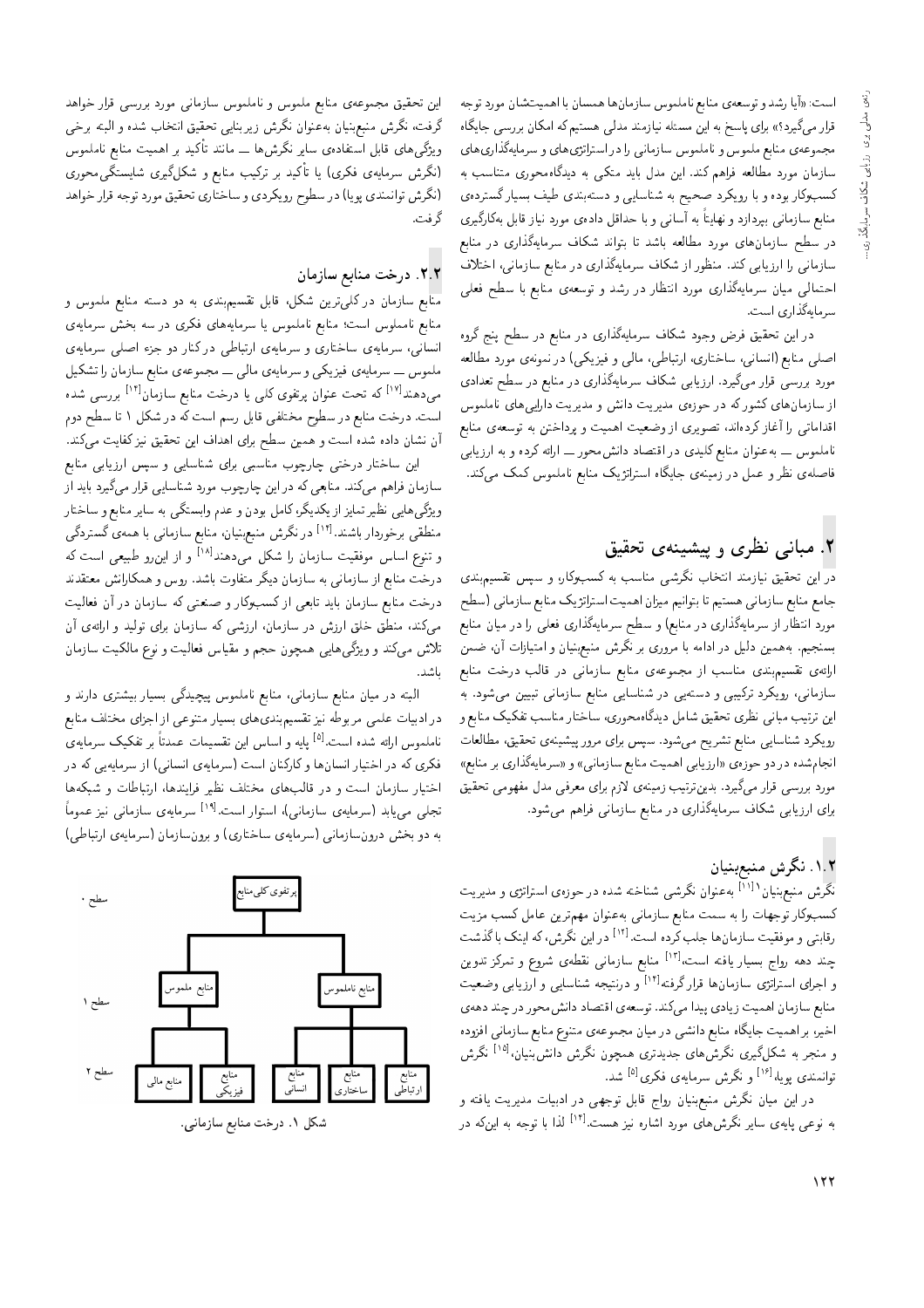تفکیک می شود تا بتوان با دقت بیشتری به شناسایی و ارزیابی آن پرداخت.

دراين تحقيق همين تقسيم بندي سه بخشي رايج براي منابع ناملموس و تقسيم بندي دو بخشيي پيش گفته براي منابع ملموس، مجموعاً در قالب درخت منابع سازمان به عنوان ساختار شناسایی، دستهبندی و ارائهی منابع سازمان مورد استفاده قرار میگیرد. این ساختار معرفی منابع سازمانی، هماهنگ و متناسب با نگرش منبعبنیان بهعنوان دیدگاه حاکم بر تحقیق است. با توجه به این که شناسایی منابع سازمانی خصوصاً منابع ناملموس، پیش نیاز هر نوع ارزیابی وضعیت منابع سازمانی است، مؤلفههای<br>اسمبال حدکیا مستقدر - احتمالی تشکیلدهندهی منابع ناملموس سازمانها در جدول ۱ برشمرده شده است.<br>-

### ۳.۲. شناسایی منابع سازمانی بهصورت ترکیبی

اگرچه درخت منابع سازمان ساختارکلمی مورد نیاز برای دستهبندی و معرفی منابع سازمانهای مورد مطالعه را فراهم میکند، شناسایی مهمترین منابع در هر سازمان بهءنوان پیش نیاز ارزیابی وضعیت آنها، همواره با پیچیدگی های فراوانی خصوصاً در حوزهى منابع ناملموس توأم است.<sup>[11</sup> يكى از اساسى ترين وجوه اين پيچيدگى، تعدد<br>. و تنوع منابع سازماني است. در مجموع بررسي ادبيات سرمايهي فكرى نشان مى دهد دسته یی <sup>۲</sup> و درکنار هم عملکردن منابع ناملموس<sup>۱۱۱</sup> از جنس توانمندی ۳ و قابلیت<br>پاییان سازمانی بودن آنها و مؤثر بودن ناملموس۵ا در خلق ارزش<sup>۴</sup> برای سازمان<sup>[۱۶]</sup> سه<br>مقدسات استان u=tR=U `@=vt |}=U=vW QO O}=@ xm Ov=pt=aDt w |r=wDt p=L u}aQO w |U=U= swyit مورد توجه قرارگیرد.<sup>[۲۲٫۲۱]</sup><br>ا

به این ترتیب در فرایند شناسایی و معرفی منابع ناملموس سازمان دو رویکرد قابل اتخاذ است. رو یکرد اول رو یکرد تحلیلی و جزئی نگر به سرمایهی فکری سازمان است که منجر به شکستن و تفکیک آن به اجزای مختلف میشود.<sup>[۲۰]</sup> در این رویکرد، از<br>ماه مسلح است و است سطوح و لايههاى تفصيلى درخت منابع سازمانى (سطوح ٣ و بعد از آن در شكل ١)

استفاده شده و در هر بخش منابع سازمان شناسایی و فهرست میشوند. در انتها نیز فهرست متنوع و متعددي از اجزاي سرمايهي فكرى سازمان به دست مي آيد. نقطهي ضعف مهم این رویکرد این است که سرمایهی فکری سازمان را از یک کل مؤثر در<br>ما برای برای ایران ایمن - خلق ارزش به اجزای پراکنده و غیرمنسجمی فرو میکاهد که هیچیک بهتنهایی نقش<br>عنوی استفاده استفاده استفاده استفاده مؤثری در خلق ارزش برای سازمان ندارد.<sup>[۲۲]</sup> به همین دلیل این رویکرد تحلیلی یکی<br>ایکا موری در سی ارزش بوی مسرودن مسرود.<br>از کاستی های موج اول مطالعات سرمایهی فکری برشمرده شده است.<sup>[۱۲]</sup><br>کرم مسترک

رو یکرد دیگر را می توان رو یکرد معرفی منابع ناملموس سازمان با تاکید بر دستهیی<br>ایک مطلب کرده است با ایران و ترکیبی عمل کردن این منابع دانست. ظهور و فراگیری دیدگاه توانمندی پویا<sup>[۱۶]</sup><br>کرمیا مدارست کرگرام میتوان و توانست کرمی از یکمی از شواهدی است که گویای تغییر تمرکز از رویکرد اول ـــ معرفی شاخص های منفک و متعدد ـــ به سوی رویکرد دوم ـــ تمرکز بر قابلیتها و توانمندیهای ترکیبی سازمانی \_\_ است. در همین راستا، در مطالعهی حاضر منابع در هر یک از سازمان های مورد مطالعه با رويكرد تركيبي و دسته يي شناسايي و ارزيابي خواهد شد. بدين ترتيب |@=}RQ= x@ |@=}CUO u=mt= =Pr w OwW|t ^=Lr VRQ= jrN QO `@=vt QF wt Vkv - صحیح تر و جامع تر سطح اهمیت استراتژیک منابع و همچنین سرمایهگذاری سازمان<br>منصوصیت در رشد و توسعهى أنها فراهم مى شود.

۴.۲. اهمیت استراتژیک منابع سازمانی و سرمایهگذاری در منابع آهمیت استراتژیک منابع و سرمایهگذاری در منابع دو مفهومی هستند که در این تحقیق بهمنزلهی دو شاخص اصلی ارزیابی وضعیت عمومی منابع مورد استفاده قرار گرفتهاند. لذا لازم است پیشینهی این دو مفهوم در مطالعات مشابه بهاختصار مورد بررسی قرار گیرد. در دیدگاه منبعهمحور منابع سازمانی بیشترین اهمیت را در دست،یابی سازمان به اهداف استراتژیک دارند.<sup>[۲۵]</sup> براین مبنا مدل%هایی برای تعیین<br>است است که مسابق کورول اینک ساخته است است است که مسئله منفقه اهمیت استراتژیک منابع با تکیه بر ارتباط اهداف استراتژیک و منابع مؤثر در دستیابی<br>المساحلین استراتژیک منابع .<br>ا به این اهداف، خصوصا در حوزهی منابع ناملموس توسعه یافتهاند. مدل اروپایی<br>.

جدول ۱. مؤلفههای تشکیلدهندهی منابع ناملموس سازمان.<sup>[۱۴]</sup>

| منابع انسانى                            | منابع ساختاري                         | منابع ارتباطي                       |
|-----------------------------------------|---------------------------------------|-------------------------------------|
| شایستگی                                 | برون گرا                              | مستقيما مرتبط باكسبوكار             |
| ۔۔ مهارت ها                             | ے نام تجاری                           | ــــ مشتريان                        |
| ۔۔ آموزش                                | ے ویژگی ہای خاص محصول                 | ـــ تأمين كنندگان                   |
| ۔۔ دانش                                 | _ پتنت ها و مالکیت های فکری           | ـــ شركاء                           |
| ۔۔ توانایی های کارکنان                  | ۔ ایدہ های محصولات                    | ـ مالكان (سرمايەگذاران)             |
| $(IQ)$ استعدادها                        | درونگرا                               | ـ كانال هاى فروش يا نمايندگى ها     |
| ۔۔ توانایی ساختن شبکههای شخصی و غیررسمی | ــــ فرايندها                         | ے منابع جدید دانش از قبیل دانشگاهها |
| ـــ توانایی شرکت در شبکههای غیررسمی     | _ ساختار سازمانى                      | غيرمستقيم مرتبط باكسبوكار           |
| ـــ توانایی استفاده از شبکههای غیررسمی  | _ سیستم ها و شبکه های فنّاوری اطلاعات | ـــ گروههای علاقهمند                |
| رفتارها                                 | _ پایگا.های داد. و اطلاعات            | _ دولت های محلی                     |
| ۔۔ ویژگی ہای رفتاری شامل ہوش اجتماعی    | ــ اطلاعات كاغذى                      | ــــ دولت ملي                       |
| ۔۔ انگیزش                               | ــــ نرم فزارها                       | ــــ مؤسسههای أموزشی                |
| ۔۔ ماندگاری در شرکت                     | ـــ فرهنگ سازمانبي                    | _ رسانه ها                          |
| چابکی ذهنی                              |                                       |                                     |
| ۔۔ توانایبی نوآوری                      |                                       |                                     |
| ۔۔ توانایی سازگاری                      |                                       |                                     |
| ۔۔ توانایبی تقلید                       |                                       |                                     |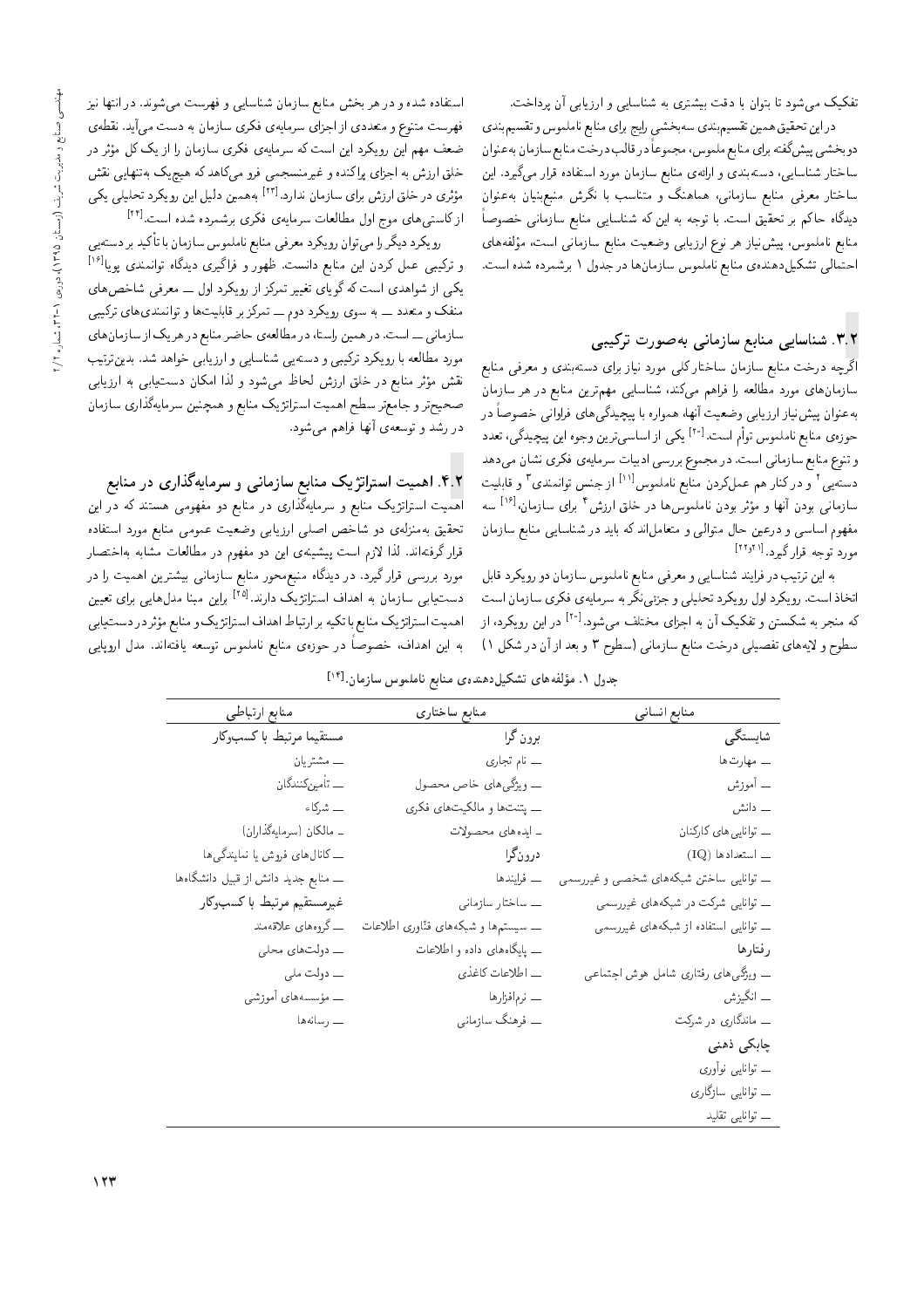مریتوم<sup>1۲۶</sup> و مدل سانچز و همکارانش<sup>(۱۲۷</sup> ازجمله مدل هایی هستند که منابع ناملموس<br>استاد کوداراست استراتزيك را با توجه به سهمشان در تحقق استراتزىهاى سازمان تعيين مى كنند. البته مقالات دیگری نیز به اولویتبندی شاخصهای سرمایهی فکری سازمان با استفاده از مقايسهى زوجي و روش هايي همچون AHP پرداختهاند.<sup>[۲۰]</sup> وجه اشتراک مقالات<br>. .<br>فوق در برداختن به ارزیابی اهمیت استراتژیک منابع ناملموس است، ول<sub>ی</sub> سطح سرمايهگذارى سازمان ها در اين منابع بهقدر كافى مورد توجه قرار نگرفته است.

|ز سوی دیگر، سرمایهگذاری در منابع بهصورت انواع مختلف سرمایهگذاری های مال<sub>ی</sub> که منجر به ارتقای سطح و کیفیت منابع سازمان شود، تعریف میشود.<sup>[۶]</sup><br>اگنا سرمایهگذاری در مواردی همچون تحقیق و توسعه، ارتباط با مشتریان و توسعهی فتّاوری اطلاعات، نظیر موارد سرمایهگذاری در حوزههای ناملموس، و سرمایهگذاری در توسعهءی تجهیزات و منابع نقدی سازمان، نظیر موارد سرمایهگذاری در حوزههای ملموس، محسوب مي شود.

با توجه به نقش مهم سرمایههای فکری در توسعهی کسبوکار شرکتها در ساليان اخير، مطالعات مختلفي براي بررسي سرمايهگذاري روي اين نوع منابع وكيفيت ایجاد ارزش این سرمایهگذاری ها انجام شده است. تانگشو<sup>[۲۸]</sup> در مطالعه بی روی<br>مسلمان ایران شهرها و استانهای چین نشان میدهد اثر سرمایهگذاری در ناملموس۵ا، بیش از سرمایهگذاری بر دارایی های ثابت بوده و از سال °°°۲ سرمایههای فکری جایگاه اصلی محرک رشد اقتصادی را به خود اختصاص دادهاند. والش و همکارانش<sup>[۲۹]</sup> نیز اثرات سرمایهگذاری در سه دسته ی مختلف سرمایه ی فکری را بر عملکرد بنگاهها در تعدادي از هتل ها مورد بررسي و مقايسه قرار دادهاند. انتظار مي رود سرمايهگذاري در ناملموس ها منجر به افزایش سودآوری شرکت شود، اگرچه چنین اثری در مطالعهی ویسانن و همکارانش<sup>[۶]</sup> در کوتاهمدت منفی بوده و تأکید شده است که اثرات این<br>ایران این مسلمان سرمایهگذاری با تأخیر در بهرهوری و سودآوری سازمان عیان میشود. چگونگی تبدیل سرمایهگذاری های انجام شده در سرمایهی فکری به درآمد و سود نیز در برخی مطالعات مورد بررسي قرارگرفته و ارزش سرمايهى فكرى وكارايي أن به عنوان عوامل واسطی که سرمایهگذاری را به سود بدل میکنند، معرفی شده است.<sup>[۳۰]</sup> نظر به<br>ا اهمیت سرمایهگذاری در منابع ناملموس و فارغ از زمان یا سایر پیچیدگهیهای مربوط به تاثیرات این سرمایهگذاری۵ما، بررسی شکافاحتمالی میان سرمایهگذاری در منابع<br>بایران بولمبیطر ایران این کوتک از اینکوتک سازمانی با سطح اهمیت استراتژیک آنها موضوعی است که کم تر مورد توجه قرار گرفته است.

همانطور که بیان شد اهمیت استراتژیک منابع ناملموس و نیز ابعاد و نتایج سرمایهگذاری در این منابع در مطالعات قبلمی مورد توجه و بررسی بوده است، اما بررسی این دو مفهوم در کنار یکدیگر بهگونهیی که امکان محاسبه و تحلیل شکاف میان «اهمیت استراتژیک منابع» با «سطح فعلمی سرمایهگذاری سازمانها در رشد و توسعه منابع» فراهم شود، از نوأورى هاى نوشتار حاضر است.

### وش شناسی تحقیق " $\mathbf y$

در این بخش ابتدا ساختارکلی و نحوهی کنار هم قرارگرفتن اجزای تحقیق نشان داده شده و سپس مدل مفهومی تحقیق و گامهای بهکارگیری آن تشریح شده و در نهایت متغیرها و روشهای آماری مورد استفاده معرفی شده است. ساختار تحقیق که در شکل ۲ ارائه شده، تصویری از چگونگی کنار هم قرار گرفتن دیدگاه، ساختار، رویکرد و شاخص های مورد مطالعه در این نوشتار را به نمایش گذارده است.

در ادامه مدل مفهومی متناسب با ساختار کلی که در شکل ۲ ارائه شده برای



شکل ۳. شکاف سرمایهگذاری در منابع سازمانی.

ارزیابی شکاف سرمایهگذاری در منابع معرفی و فرایند استفاده از این مدل برای ارزيابي شكاف تشريح مي شود.

#### ۱.۳. مدل مفهومی شکاف سرمایهگذاری در منابع سازمان<sub>ی</sub>

باتوجه به مطالب بیانشده، میتوان یک مدل مفهومی مناسب برای ارزیابی شکاف سرمایهگذاری در منابع سازمان<sub>ی</sub> پیشنهاد کرد. منظور از «شکاف سرمایهگذاری در منابع» فاصلهى احتمالي ميان سطح مورد انتظار از سرمايهگذاري سازمان در توسعهى منابع و سطح فعلي سرمايهگذاري در منابع سازماني است (شكل ٣).

چنان که مشاهده میشود، اهداف استراتژیک سازمان تعیینکنندهی منابع استراتژیک است و می توان بهکمک تعیین میزان اهمیت منابع در تحقق استراتژی های سازمان، اهمیت استراتژیک منابع را ارزیابی کرد و بدینوسیله سطح مورد انتظار از سرمایهگذاری در منابع را تخمین زد. البته میزان سرمایهگذاری سازمان در توسعه $\sigma$ منابع در عمل لزوما برابر با سطح مورد انتظار سرمايهگذارى نيست، زيرا احتمالا ميزان<br>التحقيق سرمایهگذاری در منابع در عمل بیشتر تابع برنامههای جاری و میان.مدت سازمان ـــ و نه برنامههای بلندمدت ــــ و همچنین ذهنیت مدیران ـــ که بهطور سنتبی به منابع ملموس بیشتر متوجه است ـــ خواهد بود. بنابراین شکاف سرمایهگذاری در منابع سازمانی که گویای فاصله میان سرمایهگذاری مورد انتظار و سرمایهگذاری انجام شده در منابع سازمانی است، با استفاده از مدل بالا قابل اندازهگیری است و می توان بهکمک آن ارزیابی کرد که سازمان(های) مورد مطالعه تا چه اندازه توانستهاند دیدگاه استراتزیک خود را از طریق ایجاد و توسعه ی منابع لازم برای تحقق استراتژی به جریان بیندازند. بهطورکلی مدل شکاف ارائه شده در این تحقیق نوعی مدل کنترلی برای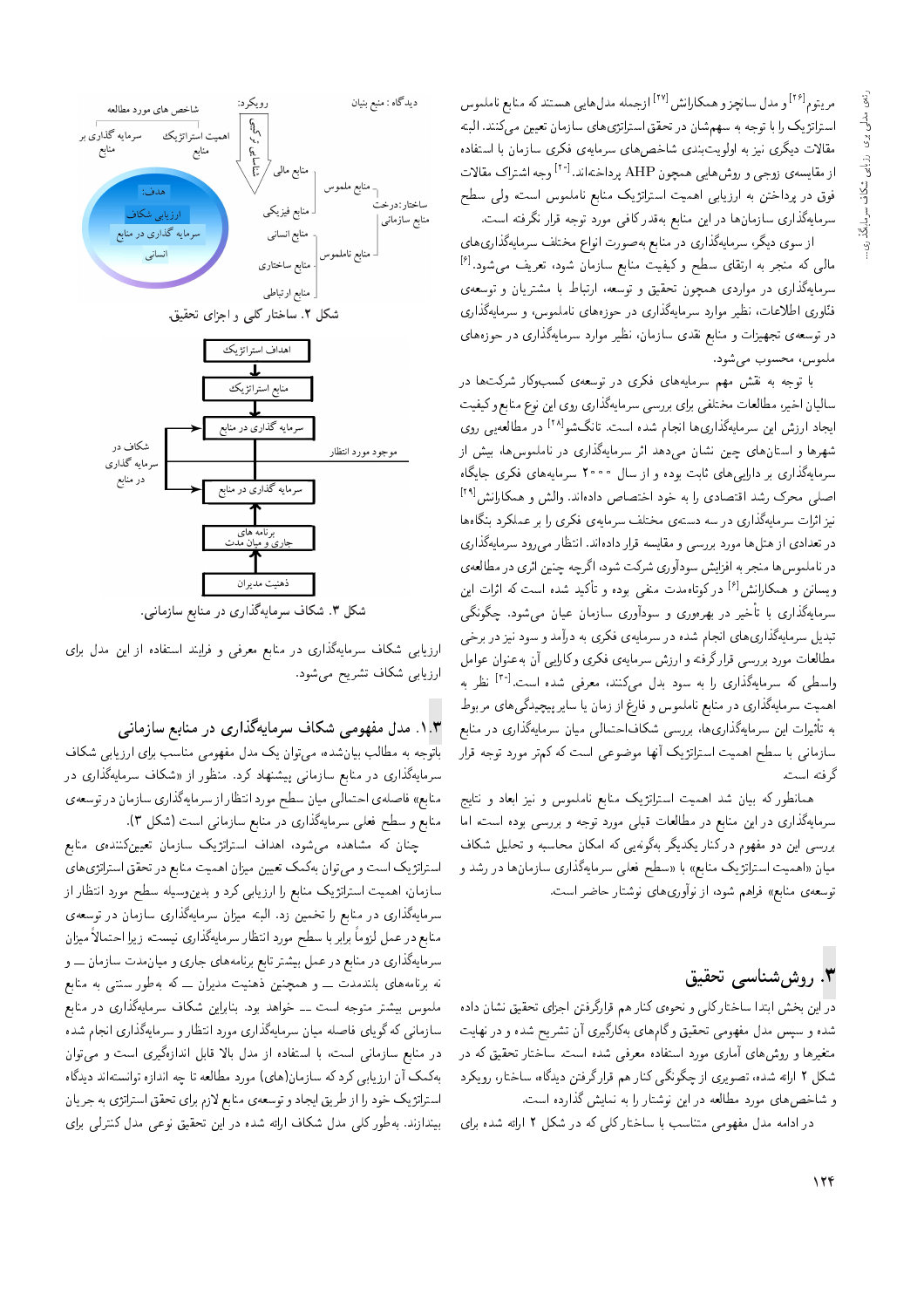تطبيق وضع موجود سيستم با وضع مورد انتظار أن محسوب مىشود.

## ۴.گامهای بهکارگیری مدل

در این بخش گامهای مورد نیاز برای بهکارگیری مدل پیشنهادی بهمنظور ارزیابی شکاف سرمایهگذاری در منابع سازمانی بیان میشود.

گام اول: شناسایی درخت منابع و منابع سازمانی منتخب. شناسایی و ترسیم درخت منابع سازمان مستلزم شناخت ساختار سازماني، فعاليت ها، استراتژي ها، بازار، منابع و محصولات، مشتريان و ارتباطات سازمان است. درخت منابع علاوه بر ترسيم ساختاری از مجموعه منابع سازمانی مهم، به شناسایی مهمترین منابع سازمانی در هر یک از دسته های پنجگانه (مالیي، فیزیکی، انسانی، ساختاری و ارتباطی) در مراحل آتی کمک می,کند.

چنان که گفته شد منابع سازمانی در کنار هم و بهصورت دستهیی قادر به ارزشآفرینی|ند نه بهصورت انفرادی، و این ترکیبی عمل کردن خصوصاً درمورد منابع ناملموس اهميت فراوانى دارد. بنابراين در اين مرحله لازم است با استفاده از نظرات کارشناسان و خبرگان سازمان و برمبنای درخت منابع، در هریک از دستههای پنجگانهی منابع سازمان ترکیبی از مؤلفههای مؤثر در خلق ارزش در آن دسته شناسایی<br>. - - شود، و در ادامه ی تحقیق نیز از این ترکیب به عنوان نماینده ی آن دسته از منابع سازمانی<br>استفاد است استفاده شود. به عنوان مثال، در درخت منابع یک سازمان در شاخهى سرمایهى انسانی مؤلفه های متعددی در حوزهی توانمندی ها، مهارت ها و شایستگی های کارکنان<br>تاریخ بازیاب ایران بازیابی: میکنیم این مساوی می در کنار میگیرد و بازی - قابل شناسایی است اما مؤلفهی ترکیبی مانند «دانش و تجربهی کارکنان توام با انگیزه<br>الامیسید استفاده - بالا» به عنوان نماینده،ی سرمایهی انسانی مشخص میشود. به همین شکل برای هر<br>میده پنج دسته منابع سازمان. ترکیب مؤثری از مؤلفههای حاضر در آن دسته شناسایی و<br>نشخا انتخاب می شود.

گام دوم: اندازهگیری اهمیت استراتژیک و تعیین مقیاس سرمایهگذاری در **منابع**. پس از شناسایی یک منبع منتخب برای هریک از دستههای پنجگانهی منابع در گام اول، از کارشناسان و خبرگان سازمانخواسته میشود تا اهمیت منابع را در دست یابی سازمان به اهداف استراتژیک ارزیابی کنند. انواع روش های وزندهی ساده و سلسله مراتبی برای اولویتبندی منابع سازمانی در نسبت با معیار میزان مشارکت منابع در تحقق هريک از اهداف استراتژيک قابل استفاده است. نتايج وزندهمي منابع سازمان در جدول ٢ ارائه شده است.

گام سوم: ارز یابی شکاف سرمایهگذاری در منابع. اندازهگیری شکاف سرمایهگذاری در منابع مطابق مدل پیشنهادی مستلزم دراختیار داشتن برآوردی از میزان سرمایهگذاری سازمانها روی منابع مختلف است. برای تعیین سطح سرمایهگذاری سازمانها برای توسعه، بازسازی و ارتقای منابع سازمانی مختلف از برنامهها وگزارشهای عملکرد

جدول ٢. قالب تعيين اهميت استراتژيک منابع سازماني.

| $n$ استراتژ یک | . | هدف<br>استراتژیک ۲ | استراتژ یک ۱ | مؤلفه منتخب  |
|----------------|---|--------------------|--------------|--------------|
|                |   |                    |              |              |
|                |   |                    |              | منبع فيزيكي  |
|                |   |                    |              | منبع مالي    |
|                |   |                    |              | منبع انسانى  |
|                |   |                    |              | منبع ساختارى |
|                |   |                    |              | منبع ارتباطي |
|                |   |                    |              |              |

و ارقام مراکز هزینه و نهایتا قضاوت و ارزیابی مدیران سازمان ها متناسب با شرایط<br>استفاده استفاده میشود. پس از نرمالسازی اعداد به دست آمده از اهمیت استراتژیک منابع و همچنین سطح سرمایهگذاری سازمان و با تفاضل این دو عدد، شکاف معرفی شده در این تحقیق قابل محاسبه است.

درادامه ي مقاله فرايند و نتايج حاصل از بهكارگيري مدل پيشنهادي براي ارزيابي شکاف سرمایهگذاری در منابع سازمانی، در سطح تعدادی از سازمانهای ایرانی به عنوان یک مطالعه موردی ارائه شده، و دادهها و روش های آماری مورد نیاز برای بهکارگیری مدل نیز مورد اشاره قرار میگیرد.

## ۵. متغیرها و روشهای آماری

چنان که بیان شد شکاف سرمایهگذاری در منابع عبارت است از فاصله میان اهمیت استراتژیک منابع و سرمایهگذاری در منابع که در سطح گروههای پنجگانهی منابع برآورد میشود. بدینترتیب در این تحقیق شکاف سرمایهگذاری در منابع انسانی، ساختاری، ارتباطی، فیزیکمی و مالی به عنوان متغیرهای اصلی تحقیق محاسبه و معنادار بودن اختلاف أن با صفر مورد بررسی قرار میگیرد.

برای بررسی معنادار بودن این شکاف در سطح سازمانهای مورد مطالعه، از ازمون اماری تی استیودنت<sup>۵</sup> با خطای ۵ درصد استفاده میشود. در کنار این ازمون،<br>با بعد ایران برای این که ببینیم «أیا میان اهمیت استراتزیک منابع و سطح فعل<sub>می</sub> سرمایهگذاری در منابع در زیرگروههای مختلف نمونهی أماری تفاوت قابل ملاحظهیی وجود دارد یا خیر؟» از برخی آزمون های فرضیه یی مقایسه یی استفاده میکنیم. برای این منظور از أزمون تى استيودنت با دو نمونهى مستقل استفاده مى شود. با توجه به استقلال گروههای مختلفی که براساس نوع مالکیت، مقیاس سازمانها و موارد مشابه تعریف خواهد شد، امکان استفاده از این آزمون وجود دارد. این آزمون پارامتری است و برای متغیرهای نسبی شکاف و وزن منابع که توزیع نرمال و نزدیک به نرمال دارند. مناسب است. مقدار آزمون تی استیودنت با دو نمونهی مستقل از طریق دو فرمول زیر محاسبه میشود:<sup>[۳۱]</sup>

ــ زمانى كه واريانس دو جامعه برابر باشد:

$$
S_d^{\dagger} = \frac{SSx_1 + SSx_1}{[n_1 + n_1 - \mathbf{t}]} \left[ \frac{1}{n_1} + \frac{1}{n_1} \right] \tag{1}
$$

ــ زمانی که واریانس دو جامعه برابر نباشد:

$$
S_d^{\dagger} = \frac{SSx_1}{n_1 \cdot [n_1 - 1]} + \frac{SSx_1}{n_1 \cdot [n_1 - 1]}
$$
 (1)

درجهی آزادی در هریک از دو حالت روابط تعریف شدهیی دارد که درکتب آماری آمده است.

تفسیر نتایج این آزمون در دو مرحله انجام میشود. ابتدا یک آزمون لون<sup>۶</sup> برای بررسی درستی فرض یکسان بودن واریانس دو گروه انجام می شود و بنابه نتیجهى حاصله (آمارهى F و سطح معنادارى متناظر با آن). آزمون تى مناسب درخصوص معناداری تفاوت میانگین دو زیرگروه از جدول خروجی نرم|فزار انتخاب و خوانده می شود. اگر سطح معناداری آزمون اول کم تر از ۵ درصد باشد، فرض برابری واریانس های دو زیرگروه رد میشود و از دادههای سطر زیرین جدول خروجی استفاده میشود. اما در صورت تایید فرض برابری واریانس ها، همان سطر اول مبنای<br>میان میشود که تقسیم توسط کردند و کردند کردند کردند ک خواندن نتیجهی آزمون تی قرار میگیرد. لازم به ذکر است که مجموعه آزمونهای آماری این تحقیق بهکمک نرم|فزار آماری SPSS انجام شده است.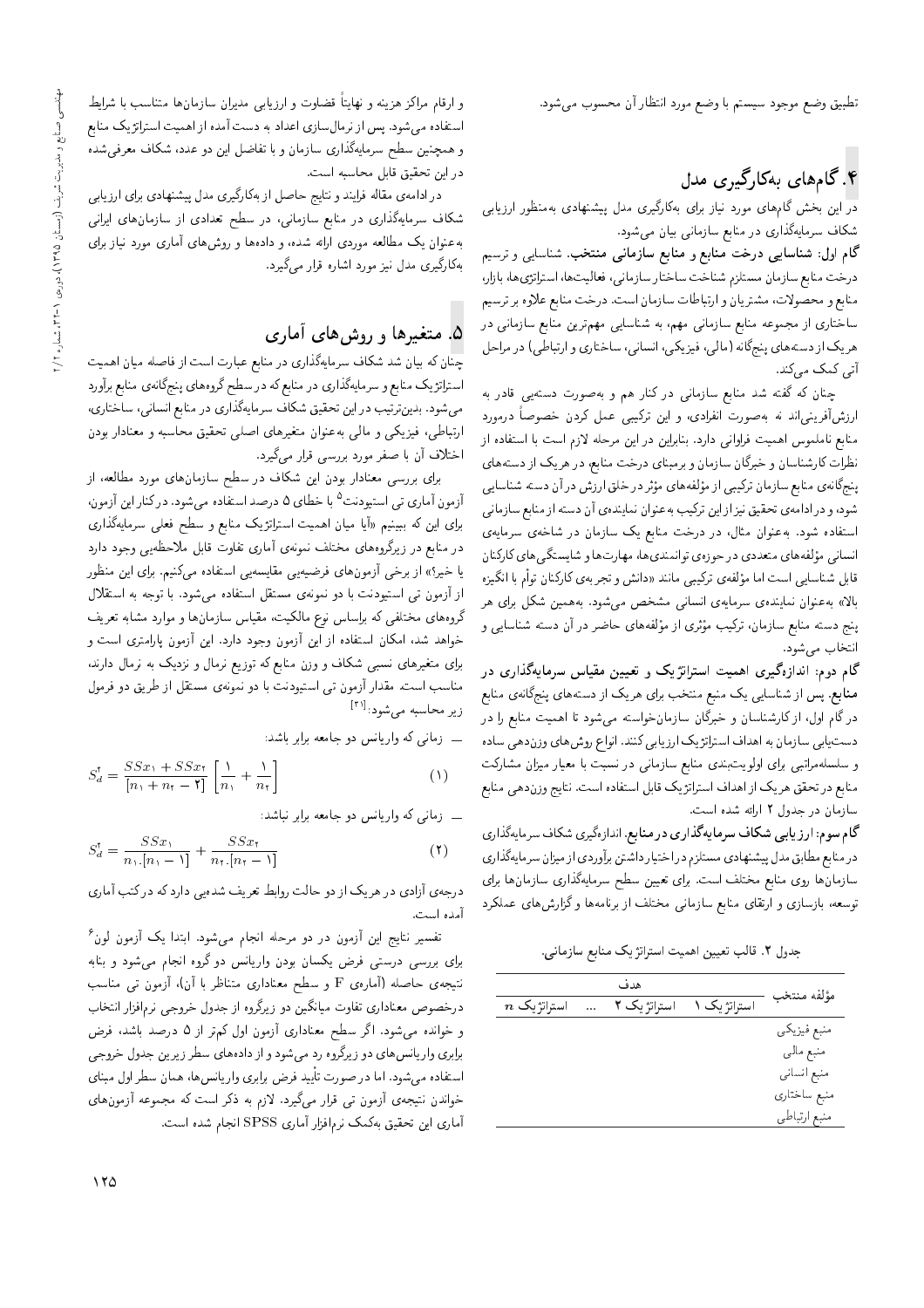## ۶. نـتايج بەكارگىي<sub>ر</sub>ى مدل ۱.۶. جامعه و نمونهی آماری

صنعت خودروسازی از صنایع نسبتاً قدیمی و بزرگ کشور محسوب میشود که<br>ما با مسابقها به دلیل سرمایهگذاری ها و حمایت های فراوان صورتگرفته در چند دههی اخیر به صنعتی مهم و اثرگذار در رشد صنعتی کشور بدل شده است. عملکرد این صنعت از دیدگاه منابع نیان مبتنبی بر مجموعهی متنوعی از منابع ملموس و ناملموس است و هر دو دسته منابع نیز در آن نقش کلیدی دارند. برای مثال می توان به نمونههایی مانند دارایی ها و حساب های مالی، جریان نقدینگی، تجهیزات، ماشینآلات و موجودی ها (منابع ملموس: مالي و فيزيكي)؛ دانش، مهارت و تخصص در حوزههاي مختلف مانند طراحی، تولید، بازاریابی و… (منابع انسانی)؛ فرایندها و تکنولوژیهای تولید. نرمافزارها، برندها، يتنت\$ا و نوآورىها (منابع ساختارى) و شبكهى فروش گسترده، مدیریت ارتباط با مشتریان و ارتباطات مؤثر با سایر نهادهای مالی و دولتی و…<br>۱۰ تا ۱۰ تامل کاشا کرد (منابع ارتباطي) اشاره كرد.

جامعهى أمارى اين تحقيق صنايع گروه خودروسازى و صنايع وابسته به أن (قطعهسازی، خدمات پس از فروش، لیزینگ و…) در کشور است که مجموعهی متنوعي از شركت هاي توليدي و خدماتي كوچك و بزرگ را شامل مي شود. نمونهگيري از این جامعه بهروش خوشهیی و از طریق انتخاب از میان مدیران ارشد شرکتکننده در دورههای آموزشی «مدیریت دانش» صورت گرفت. این افراد در ضمن دوره با مفاهيم اوليه ي منابع ناملموس سازماني و تفاوت أنها با منابع ملموس و نحوهي شناسایی و مدیریت منابع مهم سازمان آشنا شدند، ضمن این که ق<sub>ل</sub>ار داشتن آنها در سطوح ارشد مديريتي متضمن اشراف كافي آنها به وضعيت كلي منابع سازماني است؛ بنابراين اين افراد مى توانند اطلاعات مناسبى براى اين تحقيق در اختيار قرار دهند.

در این تحقیق بیش از ۳۰ شرکت انتخاب و نمایندگان آنها در تهیهی اطلاعات مورد نیاز مشارکت داشتند که در مجموع از میان نتایج جمعآوری شده، نتایج حاصل از ۲۶ شرکت معتبر، و قابل استفاده در تحقیق بود. شرکتهای مشارکتکننده در بخش هاي مختلف قطعهسازي، توليد خودرو، مهندسي و خدمات فروش فعال بودهاند. برخی ویژگی های جمعیتشناختی شرکت ها در جدول ۳ ارائه شده است.

### ۲.۶. تجزیه و تحلیل اطلاعات و مقایسه ی نتایج

چنان که در «گامهای بهکارگیری مدل» بیان شد، پس از ترسیم درخت منابع سازمان تا سطح سوم، برای هریک از گروههای پنجگانه منابع ترکیبی از چند منبع که یک شایستگی کلیدی را برای سازمان تشکیل میدهد، شناسایی و به عنوان نمایندهی آن گروه انتخاب می شود. سپس با استفاده از دریافت نظرات پنج نفر از خبرگان سازمان، اهمیت استراتزیک منابع منتخب برمبنای نقش منابع در تحقق اهداف استراتزیک سازمان (طبق جدول ٢) و با استفاده از روش وزندهی ساده محاسبه می شود و سپس نظرات خبرگان هر سازمان میانگینگیری می شود. همچنین مقدار مربوط به سطح سرمایهگذاری در منابع طبق توضیحات گام سوم مراحل بهکارگیری مدل، پس از بررسی مجموعه گزارش ها و ارقام مرتبط به صورت مستقیم توسط خبرگان سازمان برآورد میشود. در جدول ۴ خلاصه اطلاعات مربوط به اهمیت استراتژیک و سرمایهگذاری در منابع سازمانی در سازمان های شرکتکننده ارائه شده است.

در بخش اهمیت منابع که با دقت بیشتری برآورد شده، بیشترین مقدار به میانگین وزن نسبی (ستون پنجم) مربوط به سرمایهی ساختاری اختصاص یافته است و سرمایهی انسانی و ارتباطی در ردههای بعدی قرار دارند. سرمایهی فیزیکی نیزکمترین

| درصد                      |                       |                             |
|---------------------------|-----------------------|-----------------------------|
| (از سازمانها)             |                       |                             |
| $\tau$                    | خودروسازي             |                             |
| $\Delta r$ / $\Lambda$    | قطعهسازي              | زيرگروه                     |
| $\mathcal{N}/\mathcal{S}$ | خدمات پس از فروش      |                             |
| ۱۱٫۶                      | ليزينگ                |                             |
| ۵۰                        | خصوصي                 |                             |
| ۳١                        | دولتي                 | مالكيت                      |
| ۱۹                        | عمومى                 |                             |
| ۳۴٫۶                      | توليدى                | فعاليت                      |
| 90,9                      | خدماتى                |                             |
| 99,7                      | كوچک و متوسط *        | أندازه                      |
| ۰٫۸ م                     | بزرگ                  |                             |
| rr, r                     | كم سابقه**            |                             |
| ۶۳٫۷                      | باسابقه               | سابقه                       |
| ٣                         | نامعلوم               |                             |
| ۵۷٫۶                      | فوق دیپلم (و پایینټر) |                             |
| ۳۴٫۶                      | ليسانس                | متوسط سطح تحصيلات           |
| $V/\Lambda$               | فوق ليسانس (و بالاتر) |                             |
|                           |                       | * تعداد کارکنان زیر ۱۰۰ نفر |

جدول ٣. برخی و پژگی های جمعیت شناختی نمونهی تحقیق.

تعداد کارکنان ریر ۱۰۰ نفر<br>م

سابقهی فعالیت کمتر از ۱۰ سال $\quad$ 

| جدول ۴. خلاصهی امار توصیفی مربوط به متغیرهای اصلی تحقیق. |  |
|----------------------------------------------------------|--|
|----------------------------------------------------------|--|

| انحراف                                  | .<br>بیشینه میانگین           |   |                                             | تعداد   | منبع سازمانى |             |
|-----------------------------------------|-------------------------------|---|---------------------------------------------|---------|--------------|-------------|
| معيار                                   |                               |   |                                             | نمونهها | منتخب        |             |
| $\cdot$ , $\mathsf{y} \cdot \mathsf{y}$ | .691                          | ١ | ۰٫۱۷۱                                       | ۲۶      | منبع فيزيكي  |             |
| $\cdot$ /۲۱۱                            | $\cdot$ , $\mathsf{Y}$ rq     | ١ | $\cdot$ , $\mathsf{r} \setminus \mathsf{r}$ | ۲۶      | منبع مالي    | اهميت       |
| $\cdot$ / $\lambda$ ۳                   | .711                          | ١ | ۳۳۱،                                        | ۲۶      | منبع انساني  | استراتژيک   |
| $\cdot$ , $\mathsf{Y} \cdot \mathsf{Y}$ | $\cdot$ , $\wedge$ ۴۳         | ١ | $\cdot$ , ۲۹ ۱                              | ۲۶      | منبع ساختارى |             |
| $\cdot$ , \ $\lambda$ Y                 | $\cdot$ , $\vee \vee \wedge$  | ١ | ٬٫۲۱۴                                       | ۲۶      | منبع ارتباطي |             |
| .791                                    | $\cdot$ , $\vee$ ۶۲           |   | $\cdot$ /۳۱۱                                | ۲۶      | منبع فيزيكي  |             |
| $\cdot$ , $\gamma$ $\Delta V$           | .690                          | ١ | $\cdot$ / $\lambda$                         | ۲۶      | منبع مالي    |             |
| $\cdot$ , ۲۷۷                           | .000                          | ١ | $\phi$ ( $\bar{\psi}$                       | ۲۶      | منبع انساني  | سرمايەگذارى |
| $\cdot$ , $\gamma \wedge \gamma$        | $\cdot$ , $\gamma \vee \cdot$ | ١ | $\cdot$ , $\cdot$ \ ۲                       | ۲۶      | منبع ساختارى |             |
| $\cdot$ , $\mathsf{r}$ $\mathsf{r}$     | $\cdot$ , $\Delta$ AV         |   | $\circ$ / $\circ$ $\circ$ $\lambda$         | ۲۶      | منبع ارتباطي |             |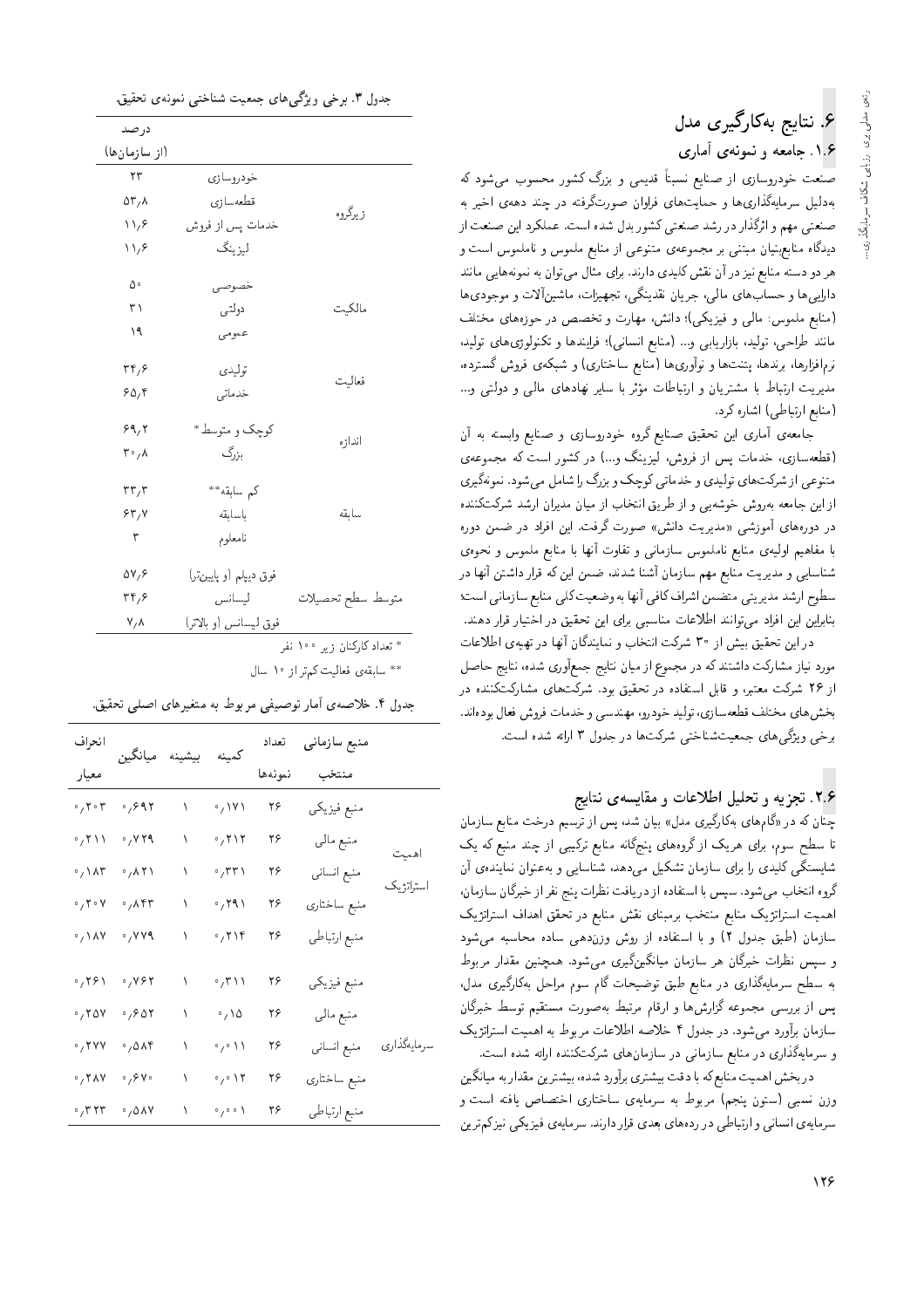وزن را به خود اختصاص داده است. این بدان معناست که مدیران سازمانهای بررسی شده در این تحقیق در مجموع، سرمایهی ساختاری را واجد بیشترین اهمیت نسبی در دست یابی سازمانها به اهداف استراتزیکشان دانسته و سرمایهی انسانی و ارتباطی را در ردههای بعد قرار میدهند. سرمایهی فیزیکی نیز از کمترین اهمیت برخوردار است.

چنان که پیش ترگفته شد تفاوت احتمالی موجود میان اهمیت استراتژیک هریک از منابع سازمانی و سرمایهگذاری سازمان روی آن منبع، نشاندهنده ی «شکاف سرمایهگذاری» در منابع است که باید مورد توجه مدیران و تصمیمگیران سازمان باشد. نتايج حاصل از انجام آزمون تي استيودنت براي بررسي معناداري شكاف در جدول ۵ ارائه شده است.

چنان که مشاهده میشود اختلاف در سطح همه شکافهای مربوط به منابع ناملموس (انسانی، ساختاری و ارتباطی) مثبت و معنادار است. بیشترین شکاف در سطح سرمایهی انسانی و سپس در سرمایهی ساختاری و ارتباطی مشاهده میشود. شکاف مثبت و معنادار در سطح یک منبع نشاندهندهی این است که میزان اهمیت استراتژیک آن منبع بهطور قابل توجهی از میزان سرمایهگذاری در آن منبع در سطح سازمانهای مورد مطالعه بیشتر است. شکاف معناداری در سطح منابع ملموس (فیزیکی و مالی) مشاهده نمیشود؛ هرچند عدد به دست آمده برای میانگین شکاف در سطح منابع فیزیکی منفی نیز هست. شکاف منفی یعنی سرمایهگذاری روی منبع بیش از اهمیت استراتژیک آن صورت گرفته است. پس می توان گفت شواهد کافی برای تأیید این فرضیه که در سطح نمونهی مورد مطالعهی سرمایهگذاری در منابع ناملموس سازمان کم تر از اهمیت استراتژیک آنها در یک مقیاس واحد است، وجود دارد.

با توجه به دادههای موجود گروهبندی سازمانها بر چهار مبنای مختلف شامل نوع مالکیت، میزان سابقه و قدمت سازمان، تولیدی یا خدماتی بودن و مقیاس و

جدول ۵. آزمون تی شکاف سرمایهگذاری در منابع سازمانی.

| نتيجه     | ميانگين                                                   | سطح                                              |              | متغير                   |
|-----------|-----------------------------------------------------------|--------------------------------------------------|--------------|-------------------------|
| أزمون     | اختلاف                                                    | معنادارى                                         | آماره t      | (شكاف)                  |
| تأييد فرض | $-$ °/Y۲۳                                                 | $\mathcal{O}_f$ 167                              | $-\sqrt{60}$ | منبع فيزيكي             |
| تأييد فرض | $\ensuremath{^\circ}/\ensuremath{^\circ}$<br>A $\Diamond$ | $\mathcal{O}_f$ \Y\                              | 1/10         | منبع مالی               |
| رد فرض    | $^\circ$ , ۲۴۹                                            | $*$ $\circ$ $\wedge$ $\circ$ $\wedge$            | ۳٬۵۷۵        | منبع انساني             |
| رد فرض    | $\cdot$ / ۱۷۴                                             | * $^{\circ}$ / $^{\circ}$ $^{\circ}$ 9           | ۲٬۸۴۵        | منبع ساختارى            |
| رد فرض    | $\cdot$ , 109                                             | $^*$ $\circ$ $\gamma$ $\circ$ $\Upsilon\Upsilon$ | ۲٫۴۳۴        | منبع ارتباطي            |
|           |                                                           |                                                  |              | * معنادان در سطح ۵ درصد |

و همچنین شکاف سرمایهگذاری درمنابع مورد مقایسه قرارگرفته است. نتایج حاصله حاکی از آن است که شرکت های غیردولتی بیشتر از شرکت های دولتی برای سرمایهی ارتباطی خود اهمیت استراتزیک قائلاند، هرچند اهمیت سرمایهی ارتباطی در شرکتهای دولت<sub>ی</sub> نیز مورد تأکید قرار گرفته است.<sup>[۳۲]</sup> مهمترین رکن سرمایهی ارتباطی، سرمایهی ارتباط با مشتری است. شرکتهای غیردولتبی نیز اکثراً در بازار رقابتی فعالیت دارند، روابط تضمینشده با مشتریان و تأمینکنندگان خود ندارند، با بدنهى حاكميت و دولت نيز در مقايسه با شركتهاى دولتى روابط نسبتاً كم,ترى دارند، لذا سرمایهی ارتباطی برای آنها اهمیت استراتزیک بیشتری دارد. مقادیر مربوط به سایر متغیرهای مورد بررسی در سطح این دو زیرگروه تفاوت معناداری ندارد. گروهبندي دوم برحسب سابقهي شركت هاست و شركت ها به دو دستهي كمسابقه

حجم سازمان در این تحقیق مورد نظر است. آزمون تی برای هر یک از گروهبندی های

فوق بهطور مجزا و درسطح مجموعه متغيرهاى اهميت استراتزيك منابع (پنج متغير)

و شکاف سرمایهگذاری منابع (پنج متغیر) انجام شد. با استفاده از نتایج این آزمون ها

میتوان فهمید در هریک ازگروهها، اهمیت استراتژیک منابع یا شکاف سرمایهگذاری

در سطح کدام منابع سازمانی میان زیرگروههای مربوطه تفاوت معنادار دارد. در

جدول ۶ برای اختصار سطرهای منتخب از مجموعهی جداول حاصل از انجام

آزمون در سطح گروههای فوق، در یک جدول واحد کنار هم گذاشته شدهاند. منظور

از سطرهای منتخب سطرهایی است که نتیجهی آزمون تی در سطح متغیر مربوط

اولین گروهبندی مورد بررسی در جدول ۶ مربوط به نوع مالکیت شرکت هاست

و دو زیرگروه شرکتهای دولتی و غیردولتی از نظر اهمیت استراتزیک منابع مختلف

به آن سطر مؤید تفاوت میان دو زیرگروه مربوطه باشد.

و باسابقه تقسیم و مقایسه شدهاند. طبق نتایج ثبت شده در جدول ۶ شرکتهای با سابقهی کم تر، شکاف سرمایهگذاری در منابع ارتباطیشان بیشتر است؛ یعنی بیشتر از شرکتهای باسابقه دچار فاصله میان اهمیت استراتژیک سرمایهی ارتباطی و میزان سرمایهگذاری در این منبع هستند. این مسئله می تواند ناشمی از دو عامل باشد: یکی بالاتربودن اهمیت استراتژیک این سرمایه برای این شرکتها، و دیگری کمبودن سطح سرمایهگذاری فعلی. بالاتر بودن اهمیت استراتژیک سرمایهی ارتباطی را می,توان از این جهت دانست که شرکت های تازهتأسیس نوعاً در سال های اولیهی فعالیت چندان سرمایهی ارتباطی گستردهیی ندارند و اساساً سرمایهی ارتباطی در طی زمان و پس از شکلگیری سرمایهی انسانی و ساختاری شرکت توسعه مییابد.<sup>[۱۹]</sup> لذا توسعهی این سرمایه برای این شرکتها مهم محسوب میشود. در کنار این، کم بودن سطح سرمایهگذاری|ین شرکتها در سرمایهی ارتباطی ممکن است بهسبب اولویت چندم این مورد نسبت به سایر مسائل یک شرکت تازهتأسیس باشد. دقت در نتایج این

| ميانگين<br>اختلاف                                                                      | سطح<br>آماره t<br>معناداری                                       |                                                                              | سطح<br>معناداری F            | آماره F                                    | فرض واريانسها                                            | متغیر دارای نفاوت در دو زیرگروه | مبناي گروه    |
|----------------------------------------------------------------------------------------|------------------------------------------------------------------|------------------------------------------------------------------------------|------------------------------|--------------------------------------------|----------------------------------------------------------|---------------------------------|---------------|
| $-\,{}^\circ/\,{}^\backprime\hskip-1.5pt\Delta\hskip-1.5pt\backslash$<br>$-\gamma$ 101 | $\cdot$ , $\cdot$ $\cdot$ $\circ$<br>$\cdot$ , $\cdot$ $\sim$ 9  | $-\mathsf{Y}_\ell\mathsf{Y}\mathsf{Y}$<br>$-\mathsf{Y},\mathsf{Y}\mathsf{Y}$ | $\cdot$ , $\cdot$ $\Delta$ ۶ | $\mathfrak{r}_1\cdot\mathfrak{r}_\Lambda$  | با فرض برابری واریانس ها<br>با فرض عدم برابری واریانس ها | اهميت استراتژيک منابع ارتباطي   | مالكيت        |
| $\cdot$ , ۲۶۷<br>.794                                                                  | $\circ$ , $\circ$ ۴۷<br>$\cdot$ , $\cdot$ $\cdot$ \              | ۲٫۱<br>۲٫۰ ۱۲                                                                | $\cdot$ , 544                | $\cdot$ /۳۸ $\cdot$                        | با فرض برابرى واريانس ها<br>با فرض عدم برابری واریانس ها | شكاف ارتباطي                    | سابقه         |
| $\cdot$ , $\mathsf{r}$<br>$\cdot$ , $\mathsf{r}$                                       | $\cdot$ , $\cdot$ $\uparrow$ \<br>$\cdot$ , $\cdot$ $\uparrow$ \ | ۲٫۴۷۶<br>2971                                                                | $\cdot$ , $\mathsf{r}$ a a   | $\cdot$ , $\mathsf{v}\mathsf{v}\mathsf{r}$ | با فرض برابری واریانس ها<br>با فرض عدم برابری واریانس ها | شكاف ارتباطي                    | توليدى خدماتى |

جدول ۶. نتایج منتخب آزمون تبی درگروههای مختلف.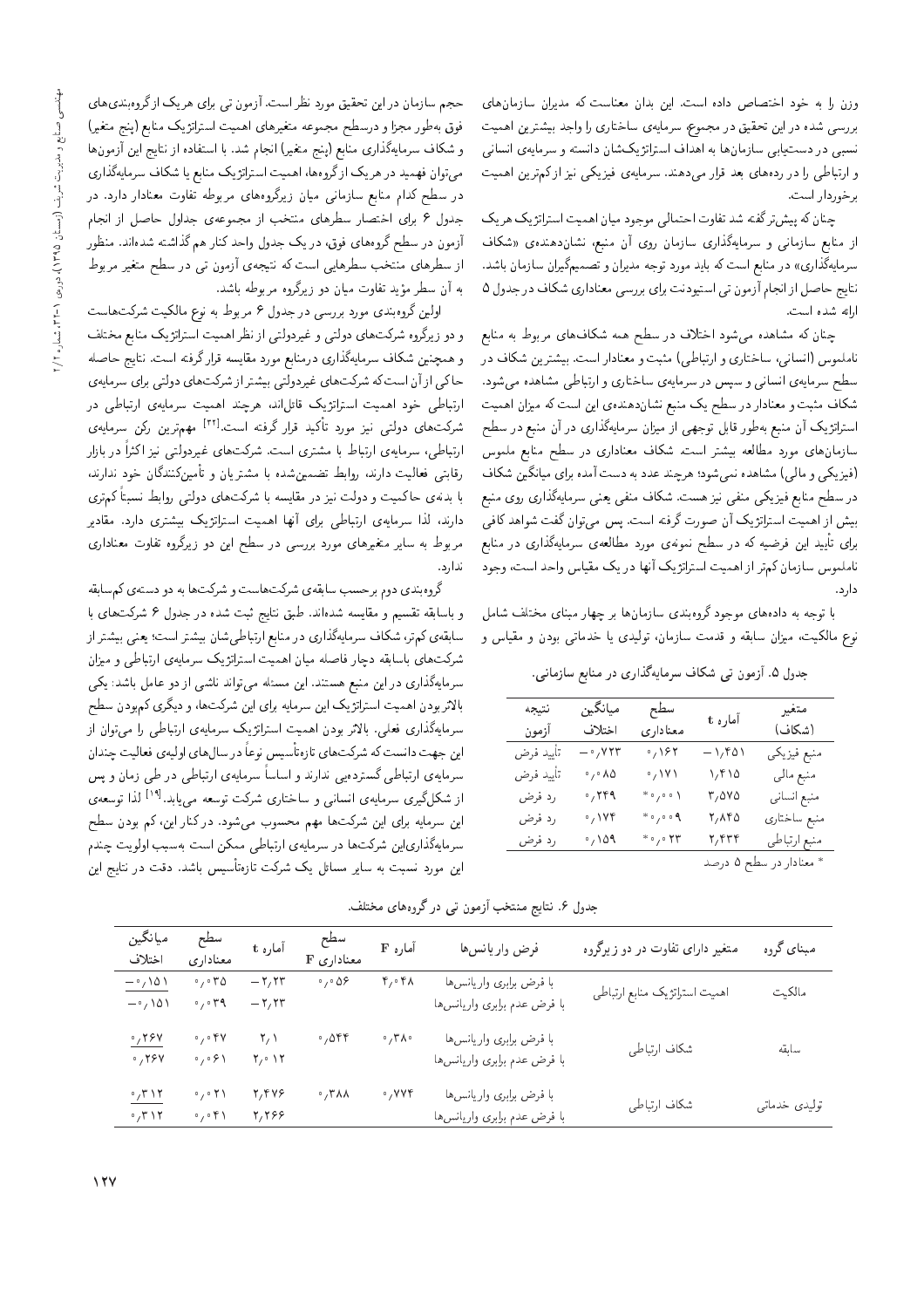جدول ۷. مقایسه ی زیرگروههای مختلف بهلحاظ متغیرهای اهمیت و سرمایهگذاری منابع ناملموس.

| نتيجه                                                                                                                                                                                                                                | فرض(های) تأیید شده                                                 | مجموعه فرض                                                                                                                                                                     | اساس گروهبندي   |
|--------------------------------------------------------------------------------------------------------------------------------------------------------------------------------------------------------------------------------------|--------------------------------------------------------------------|--------------------------------------------------------------------------------------------------------------------------------------------------------------------------------|-----------------|
| شرکت های غیردولتبی برای منابع ارتباطی<br>اهمیت استراتژیک بیشتری قائل هستند.                                                                                                                                                          | میزان اهمیت استراتژیک سرمایهی<br>ارتباطی در دو زیرگروه متفاوت است. | أيا ميان شركتهاى دولتى و غيردولتى بهلحاظ<br>اهمیت استراتژیک منابع سازمانی مختلف و<br>همچنین شکاف سرمایهگذاری در این منابع<br>تفاوت قابل ملاحظه وجود دارد؟                      | مالكيت          |
| شرکت های کم سابقه شکاف ارتباطی<br>بیشتری دارند.                                                                                                                                                                                      | میزان شکاف ارتباطی در دو زیرگروه<br>متفاوت است.                    | أیا میان شرکتهای باسابقه بیشتر و شرکتهای<br>باسابقه کمهتر به لحاظ اهمیت استراتژیک منابع<br>سازمانی مختلف و همچنین شکاف سرمایهگذاری<br>دراين منابع تفاوت قابل ملاحظه وجود دارد؟ | سابقه           |
| شركت هاى توليدى شكاف ارتباطي<br>بیشتری دارند.                                                                                                                                                                                        | میزان شکاف ارتباطی در دو زیرگروه<br>متفاوت است.                    | أیا میان شرکت های تولیدی و خدماتی به لحاظ<br>اهمیت استراتژیک منابع سازمانی مختلف و<br>همچنین شکاف سرمایهگذاری در این منابع<br>تفاوت قابل ملاحظه وجود دارد؟                     | توليدي و خدماتي |
| $\frac{1}{2}$ and $\frac{1}{2}$ . The set of the set of the set of the set of the set of the set of the set of the set of the set of the set of the set of the set of the set of the set of the set of the set of the set of the set |                                                                    | آیا میان شرکتهای کوچک و متوسط و<br>شرکت های بزرگ بهلحاظ اهمیت استراتژیک<br>منابع سازمانى مختلف و همچنین شکاف<br>سرمایهگذاری در این منابع تفاوت قابل<br>ملاحظه وجود دارد؟       | اندازه          |

تحقیق، مؤید وجود هر دو عامل فوق در شکلگیری شکاف سرمایهگذاری در منابع<br>ایتما ا .<br>. ارتباطی در شرکت های باسابقه کم تر است.<br>.

همچنین مشخص شد که شرکتهای تولیدی شکاف ارتباطی بیشتری از شرکتهای خدمات دارند. در تفسیر این یافته میتوان به این نکته اشاره کرد که شرکتهای خدماتی فعال در حوزهی صنایع خودرو (مانند سایر صنایع خدماتی) به دلیل عدم اتکای زیاد به سرمایههای فیزیکی، با مفاهیم دانش و منابع ناملموس آشنایی بیشتری دارند و اساساً محصول نهایی آنها ارائهی خدمات ناملموس فروش، مهندسی یا مالی است<sup>[۱]</sup> و لذا می توانند تناسب بهتری میان اهمیت و سرمایهگذاری بر سرمایهی ارتباطی خود برقرار کنند؛ شکاف در سطح سرمایهی انسانی و ساختاری نیز در شرکتهای خدماتی کم تر از شرکتهای تولیدی است، اگرچه به سبب قابل ملاحظه نبودن در نتایج نهایی أزمون به آن اشاره نشده است. این نکته در برخی تحقيقات ديگر نيز تأييد مىشود.<sup>[۳۳]</sup><br>م

با توجه به برخی تفاوتهای موجود میان سرمایهی فکری در شرکتهای بزرگ |xR=Ov= w sHL Q@ |vD@t xar=]t OQwt |=yxvwtv |Ov@xwQo u} QN; [34] 'lJwm w شرکت&است و شرکت&ا در دو زیرگروه بزرگ و کوچک و متوسط (SME) تقسیم و مقایسه شدهاند. تفاوت معناداری در سطح متغیرهای مختلف بین این دو زیرگروه مشاهده نشد. خلاصهى نتايج حاصل از مقايسهى زيرگروههاى مختلف در جدول ٧ منعكس شده است.

## y. نتيجەگىرى

در رو یکرد منبعبنیان به بنگاه و اقتصاد، منابع سازمانی مهمترین عامل متمایزکننده، سازمانها از یکدیگرند. این تحقیق برخاسته از همین دیدگاه است و با تاکید بر<br>مطالعت التحال است ک شناسایی جایگاه استراتژیک منابع ناملموس در سازمانها انجام شد. ساختار مورد

استفاده براى ارائهى منابع سازمانى، درخت منابع سازمانى تا سطح دوم است كه شامل دو دسته منابع ملموس و سه دسته منابع ناملموس است. براى ارزيابى درست میزان اهمیت استراتژیک و سرمایهگذاری در منابع سازمان، منابع با رویکرد ترکیبی و دستهیی شناسایی و معرفی شدند. سپس درخصوص هر منبع ارزیابی از سطح اهمیت آن در دست،یابی به اهداف استراتژیک سازمان و ارزیابی از مقیاس سرمایهگذاری سازمان در توسعه و تقویت آن منبع صورت گرفت. تفاوت این دو ارزیابی گویای شکاف سرمایهگذاری سازمان در منابع است. با استفاده از این مدل در سطح سازمان یا در سطح گروهی از سازمان۱ها (مثلاً در یک صنعت مشخص)، میتوان مهمترین ابعاد شکاف سرمایهگذاری در منابع ناملموس را شناخت. البته در نظر گرفتن مجموعهى منابع سازمانى در يک تقسيمېندى پنجگانه در اين تحقيق. مقايسه ي اهميت استراتزيک منابع ملموس و ناملموس را نيز ممکن ساخت.

نتایج حاصل از بهکارگیری مدل پیشنهادی در سطح نمونهیی از شرکت های صنایع خودروسازی و صنایع وابستهی کشور نشان داد که منابع سازمانی در این شرکت ها به لحاظ اهمیت استراتژیک چنین رتبهبندی میشود: منابع ساختاری، منابع انسانی، منابع ارتباطی، منابع مالی و نهایتاً منابع فیزیکی. در مرحلهی بعد با استفاده از مدل شکاف پیشنهادی در این تحقیق و با جمعأوری اطلاعات لازم از مقیاس سرمایهگذاری سازمانها در توسعهی منابع سازمانی مختلف، فاصله میان مقیاس اهمیت استراتژیک و مقیاس سرمایهگذاری در منابع سازمانی تعیین شد. طبق نتایج به دست آمده، شکاف موجود در سطح منابع انسانی، ساختاری و ارتباطی اختلاف معناداری با صفر دارد و بهترتیب بیشترین مقدار شکاف را نیز به خود اختصاص داده است. در سطح منابع ملموس (منابع مالی و فیزیکی) شکاف سرمایهگذاری معناداري مشاهده نشده است.

مقایسه ی زیرگروه های مختلف شرکت های مورد مطالعه نشان می دهد در برخی متغیرهای مربوط به اهمیت استراتژیک منابع و شکاف سرمایهگذاری، تفاوتهای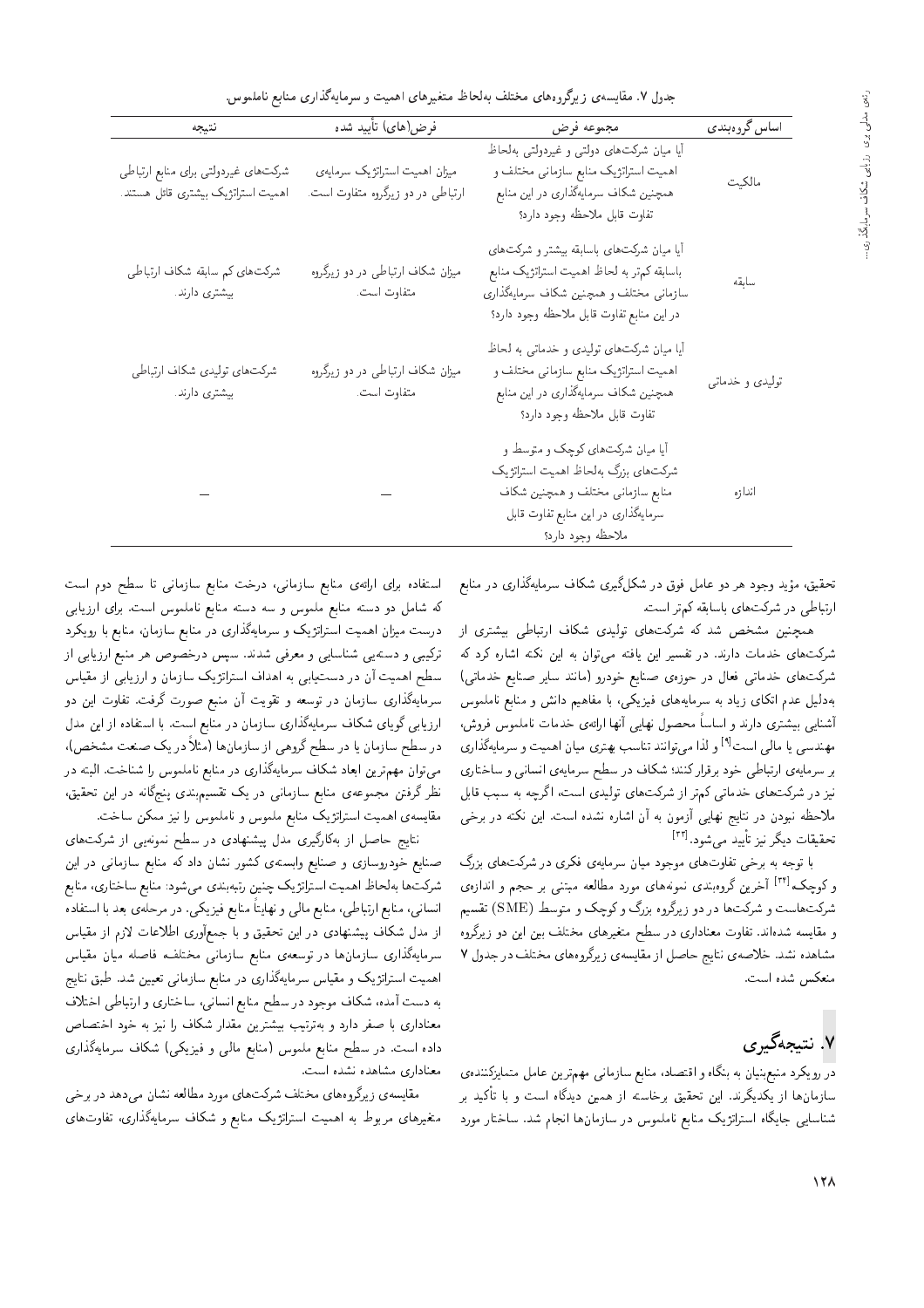معناداری میان زیرگروهها وجود دارد. جالب توجه این که اکثر موارد تفاوت میان شرکتها به سرمایهی ارتباطی مربوط می شود، بهاین ترتیب که شرکتهای غیردولتی در مقایسه با شرکتهای دولتی برای منابع ارتباطی اهمیت استراتژیک بیشتری قائل|ند؛ شرکتهای کم سابقه نسبت به شرکتهای باسابقهی بیشتر و نیز شرکتهای تولیدی نسبت به شرکتهای خدماتی شکاف ارتباطی بیشتری دارند.

دو مافتهی اصلی این مطالعهی موردی -- ترتیب اهمیت استراتژیک منابع سازمانی و منابع سازمانی دارای شکاف سرمایهگذاری ــ تصویر قابل تأملی از وضعیت صنعت .<br>خودروسازی کشور ارائه مبردهد که احتمال وجود آن در دیگر صنایع مشابه نیز کم .<br>نیست. یافتههای تحقیق حاک<sub>می</sub> از آن است که هرچند غالب شرکتها به اهمیت استراتژیک سرمایههای فکری خود و برتری نسببی آن نسبت به سرمایهی فیزیکمی و مالی قائلاند، اما هنوز نتوانستهاند در سازمان خود نگرش لازم یا سازوکارهای مورد نیاز برای سرمایهگذاری متناسب در توسعه و بازسازی این منابع ارزشمند را به وجود .<br>اورند. محققین نیز وابستگی صنعت خودرو به سرمایههای فیزیکی و مالی را از طریق اثبات رابطه میان شاخص کارایی سرمایه با اکثر شاخص های عملکرد مالی شرکتها بررسی کردهاند.<sup>[۳۵]</sup> از سوی دیگر، شواهدی از عدم تأثیر معنادار سرمای*ه*ی .<br>فکری در عملکرد تجاری شرکتهای گروه خودروسازی نیز ارائه شده<sup>[۳۶]</sup> که همسو

با نتايج اين تحقيق است. البته اين عدم ارتباط در مطالعهي يادشده فقط در سطح سرمامهی ساختاری ثابت شده است.

هدف اصلی این تحقیق ارائهی مدلی برای ارزیابی جایگاه منابع ناملموس در میان مجموعهی منابع سازمانی از حیث میزان اهمیت استراتژیک و میزان سرمایهگذاری است. این مدل در قالب یک مدل شکاف ارائه شد تا قادر به نمایش شکاف احتمالی میان سطح اهمیت استراتزیک منابع ناملموس با سطح سرمایهگذاری در آنها باشد. از این حیث این تحقیق مکمل تحقیقاتی است که درخصوص لزوم سرمایهگذاری در منابع ناملموس انجام شده است.<sup>[۲۸]</sup> همچنین این تحقیق فراهمآورنده، پشتیبان مفهومی روشنی برای تحقیقاتی است که به توسعهی استراتژی های سرمایهگذاری سازمان در سرمایه ی فکری پرداختهاند. <sup>[۲۸</sup>٬<sup>۳۷]</sup>

در تحقیقات آتی می توان بررسی و ریشه یابی دلایل بروز شکاف سرمایهگذاری در منابع ناملموس را مورد توجه قرار داد و مدل های مفهومی و مطالعات موردی لازم را پیشنهاد کرد. همچنین تدوین استراتژی های سرمایهگذاری در منابع سازمانی مبتنبی بر شناخت شکافهای موجود و دلایل آنها می تواند از حوزههای مهم تحقیقات آتی باشد. در تدوین این استراتژی ها می توان برخی پیچیدگی های موجود در روابط و تبادلات میان منابع ناملموس را مورد توجه قرار داد که در مدل روس و همکاران بهخوبی مدل شده است.[۱۴]

- 1 resource-based
- 2. batch
- 3. capability
- 4. value creation
- 5. T-student
- 6. Leven test

# منابع (References)

- 1. Afrazeh, A. and Baaidfar, M. "Intellectual capital contact point between university and industry knowledge bilan sample", Technology Development, 3(11), pp. 41-47 (in Persian) (2006).
- 2. Quinn, J.B., Anderson, P. and Finkelstein, S. "Leveraging intellect", Academy of Management Executive, 19, pp. 78-94 (2005).
- 3. Andriessen, D., Making Sense of Intellectual Capital, Amsterdam: Elsevier Butterworth-Heinemann, 1st Edition, 456 p. (2004).
- 4. Andriessen, D. "IC valuation and measurement: Classifying the state of the art", Journal of Intellectual Capital,  $5(2)$ , pp. 230-242 (2004).
- 5. Castro, M.G., Navas-Lopez, J.E., López-Sáez, P. and Alama-Salazar, E. "Organizational capital as competitive advantage of the firm", Journal of Intellectual Cap*ital*,  $7(3)$ , pp. 324-337 (2006).
- 6. Väisänen, J., Kujansivu, P. and Lönnqvist, A. "Effects of intellectual capital investments on productivity and profitability", Int. J. Learning and Intellectual Capital,  $4(4)$ , pp. 377-391 (2007).
- 7. Cabello-Medina, C. and Kekäle, T. "Dynamics of intellectual capital and managerial perspectives in software development process", Int. J. Entrepreneurship and Innovation Management,  $14(1)$ , pp. 18-29 (2011).
- 8. Asadi, H., Zakery, A. and Afrazeh, A. "intellectual capital management with dynamic approach-case study" 3rd Intellectual Capital Conference, Zanjan (in Persian)  $(2010).$
- 9. Laihonen, H., and Lönnqvist, A. "Knowledge-based value creation: Grasping the intangibility of service operations in Finland", Int. J. Knowledge-Based Development,  $1(4)$ , pp. 23-43 (2010).
- 10. Abeysekera, I. and Guthrie, J. "How is intellectual capital being reported in a developing nation?", Research in Accounting in Emerging Economies, Supplement 2, Accounting and Accountability in Emerging and Transition Economies, pp. 149-169 (2004).
- 11. Wernerfelt, B. "A resource-based view of the firm", Strategic Management Journal, 5, pp. 171-180 (1984).
- 12. Saaida-Ardakani, S., Tabatabaeinasab, S.M. and Farhang-nejad, M. "Intellectual capital and export behavior analysis based on resource-based theory", Strategic Management Studies, 7, pp. 117-142 (2010).
- 13. Barney, J.B., Ketchen, D.J. and Wright, M. "The future of resource-based theory: Revitalization or decline?" Journal of Management,  $37(5)$ ,  $(2011)$ .